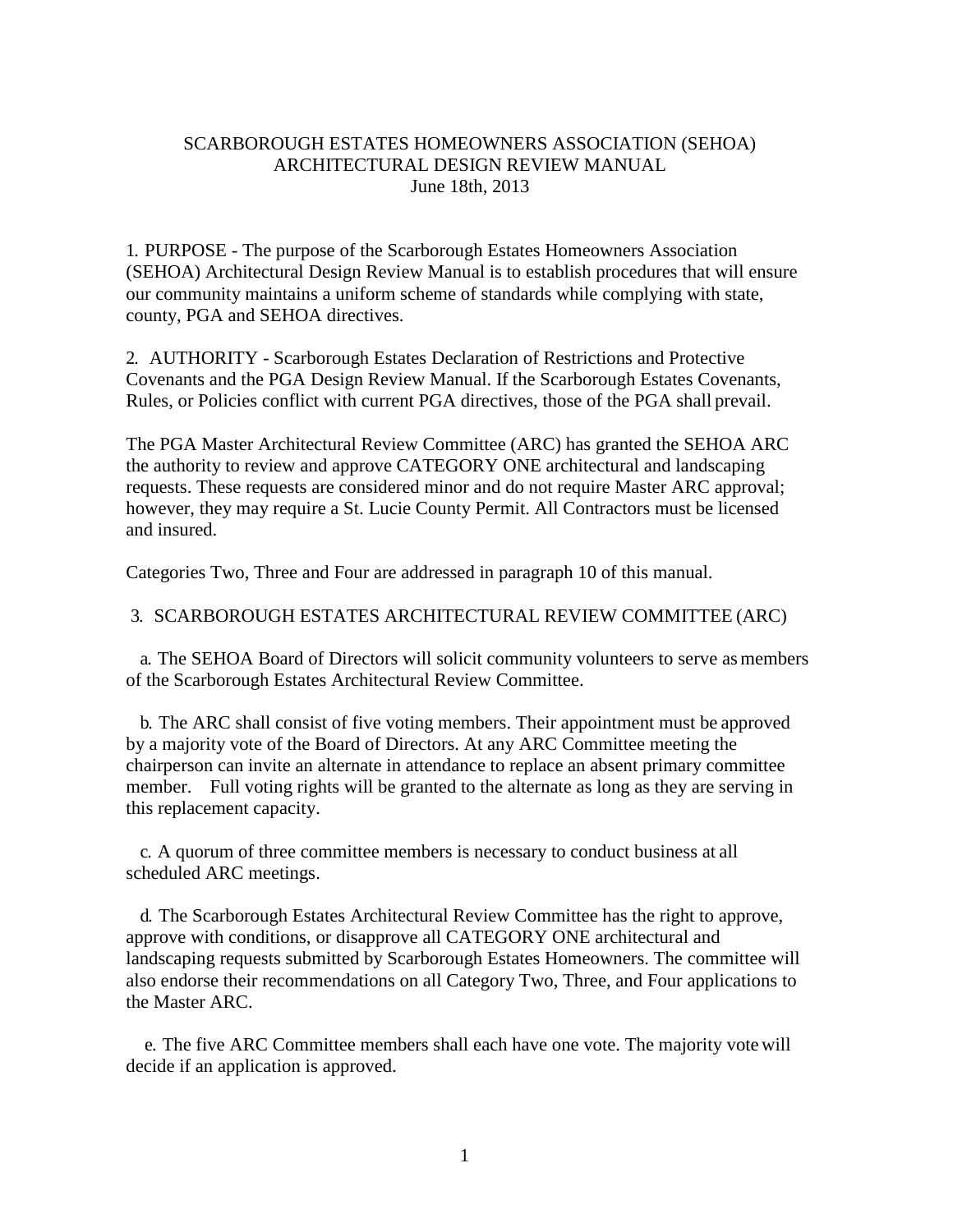4. ARC COMMITTEE MEETINGS - There is no established meeting schedule for the ARC Committee however; the Scarborough Estates Property Manager will advise the ARC Chairperson of any new ARC requests ready for the committee. The chairperson will schedule the date, time and place for the next Architectural Review Committee meeting.

5. CATEGORY ONE consists of the following changes and improvements, AS DEFINED BY THE PGA MASTER ARC:

> Basketball Backboards Downspouts Hurricane Shutters Minor Landscaping Minor Outdoor Lighting Painting Roof Repairs Satellite Dish Location Sculptures and/or Statuary (more than 24 inches tall) Screen enclosure replacement on existing footprint Solar Panels location Replacement of Doors / side lights Replacement of windows of like size

Refer to Exhibit A for a list of exterior building base, trim, garage door, driveway, mailbox and lamp posts colors authorized in Scarborough Estates.

IMPORTANT - Some of the items above may require a St. Lucie County Permit and all contractors must be licensed and insured.

6. SCARBOROUGH ESTATES HOMEOWNER RESPONSIBILITIES - CATEGORY **ONE** 

a. Homeowners are not permitted to make any visible Category One architectural or landscaping improvements or changes to their property or home without first receiving approval from the SEHOA ARC Committee. (Paragraphs 10 and 11 addresses Categories Two, Three, and Four)

b. Copies of this manual and ARC requests forms are available at the SEHOA's Property Management Office or on line at www.WatsonAssociationManagement.Com.

c. The homeowner is responsible for obtaining any necessary St. Lucie County Permits and any costs and damages.

d. Submit a separate SEHOA Category One ARC Request Form for each of the 13 items listed in Category One. Do not consolidate multi Category One requests on one form. (Exhibit B)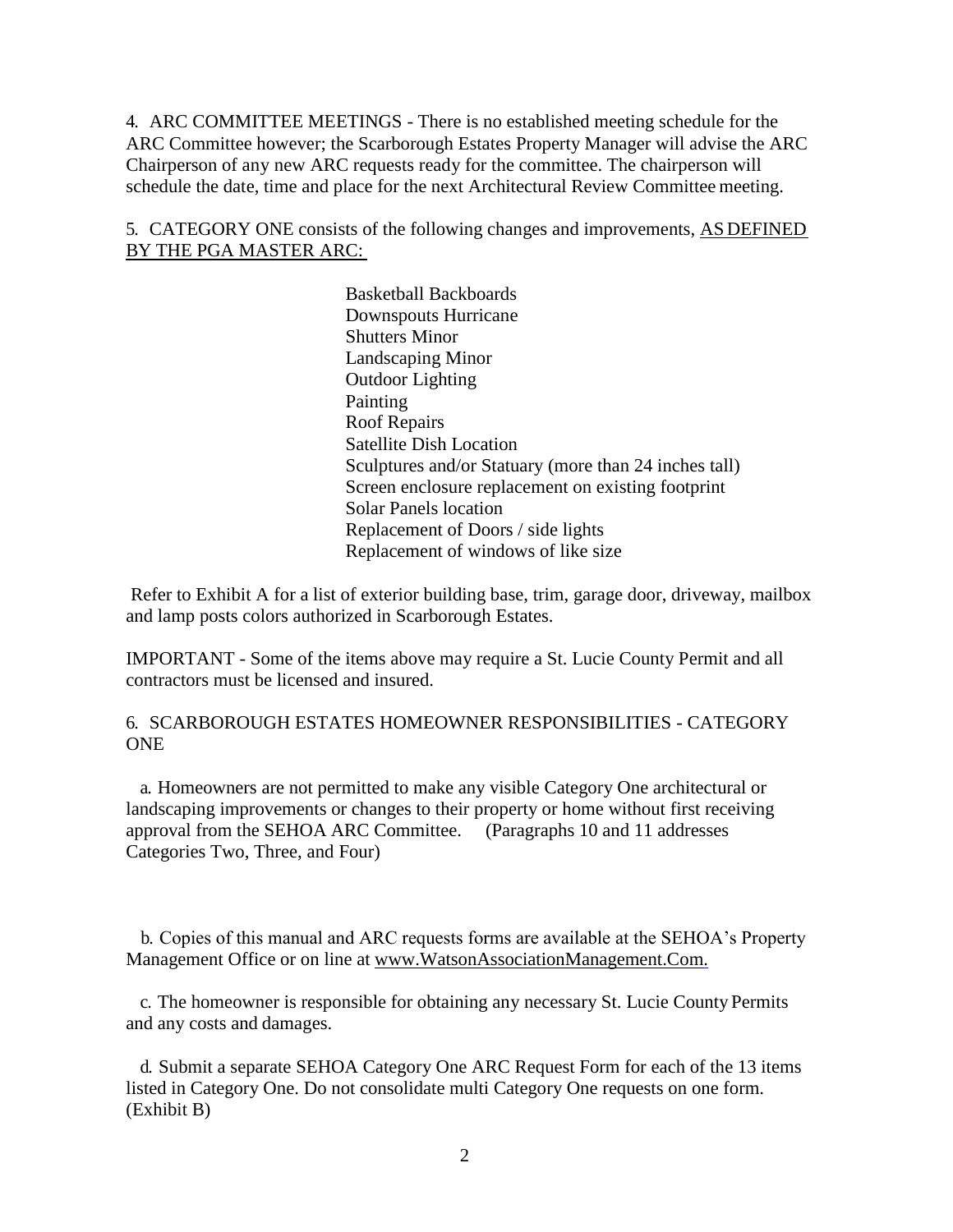e. Incomplete forms will be returned to the homeowner for additional information or clarification before it can be considered.

f. Allow ten (10) business days for the SEHOA ARC Committee to respond.

g. Category One application status updates and questions will be directed to Watson Association Management.

h. Once written approval is obtained from the SEHOA ARC Committee the homeowner has 90 days to initiate their project before it is considered null and void.

Note: The SEHOA ARC Committee may follow-up with the property owner to insure work was completed as requested.

7. SEHOA REVIEW COMMITTEE (ARC) RESPONSIBILITIES – CATEGORY ONE

The Scarborough Estates Architectural Review Committee should continue to protect the community design concept and environment.

a. ARC Committee members should be familiar with the Master ARC Design Review Manual, the SEHOA ARC Manual, and all PGA and Scarborough Estates Restrictive Covenants, Rules and Regulations and Policies.

b. The ARC Committee Chairperson will appoint a Committee Secretary to record and publish the minutes of each meeting. The Secretary will coordinate the minutes with the Committee Chairperson before final copies are forwarded to each committee member, the SEHOA Board President, SEHOA Board Secretary and the SEHOA Property Manager (Watson Association Management). The secretary will maintain a copy for the ARC Committee files.

c. All ARC Category One applications for consideration will be provided to all members of the ARC Committee by the Property Manager prior to the scheduled ARC Committee meeting. Each request will be reviewed and voted on separately at the committee meeting. No bulk evaluations or decisions are permitted.

d. Each voting committee member in attendance will also initial the ARC Committee's section of the Category One ARC request form.

e. After the ARC Committee has voted and documented their decision on the Category One ARC requests, the form will be returned to the SEHOA Property Manager for filing and distribution. (See paragraph 8e.)

#### Note: FAST TRACK CATEGORY ONE IMPROVEMENTS AND CHANGES

The SEHOA ARC Chairperson has the authority to authorize residents to undertake CATEGFORY ONE improvements or changes before the next scheduled ARC Committee meeting. The application MUST first be coordinated with all ARC Committee members.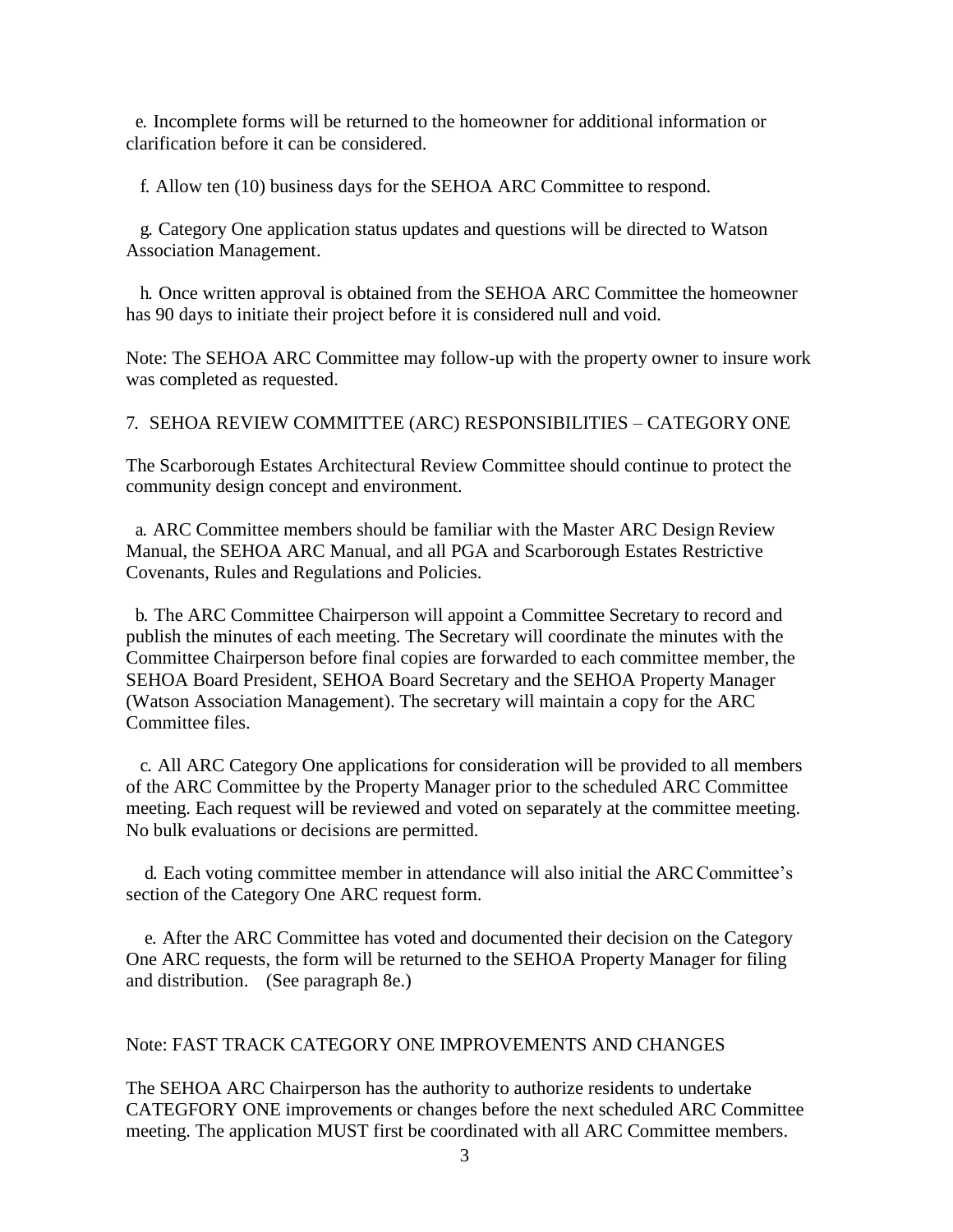If a MAJORITY of the ARC Committee recommends approval, with no approval conditions, the chairperson can give the homeowner the verbal authorization to begin their project.

The FAST TRACK application form must be signed and documented in the minutes of the next scheduled ARC Committee meeting. The chairperson will return the signed application to the Scarborough Estates Property Manager for filing and distribution. (Para 8e)

### 8. PROPERTY MANAGER'S RESPONSIBILITIES - CATEGORY ONE

a. Review each Category One ARC request forms submitted by the homeowners. Incomplete forms should be returned to the homeowner for additional information or clarification.

b. Advise community residents, who have submitted requests for approval, of upcoming ARC Committee meetings no later than two (2) days before the scheduled committee meeting by email.

d. Provide pending applications to the ARC Committee before each scheduled meeting.

e. After the ARC Committee meeting the Chairperson will return the ARC forms to the Property Manager who will distribute and file as follows:

> One copy should be returned to the homeowner One copy in the Individual Address Folder One copy in the Property Management Chronological ARC Folder One copy to the ARC Committee Chairperson One copy forwarded to the Master Board

9. CATEGORY ONE APPEALS - If the SEHOA ARC Committee denies a Category One application or the approval is subject to conditions that the homeowner deems unacceptable, the homeowner has seven (7) days to request a formal hearing before the SEHOA ARC.

## 10. CATEGORIES TWO, THREE AND FOUR-NEW AND OTHER IMPROVEMENTS

Besides Category One projects, the PGA Master ARC Committee has established three additional architectural and landscaping categories.

## a. CATEGORY TWO - MAJOR HOME IMPROVEMENTS

Improvements that require either professional review, the introduction of heavy equipment into the PGA Community or the majority of projects that require a St. Lucie Country Permit are included in Category Two.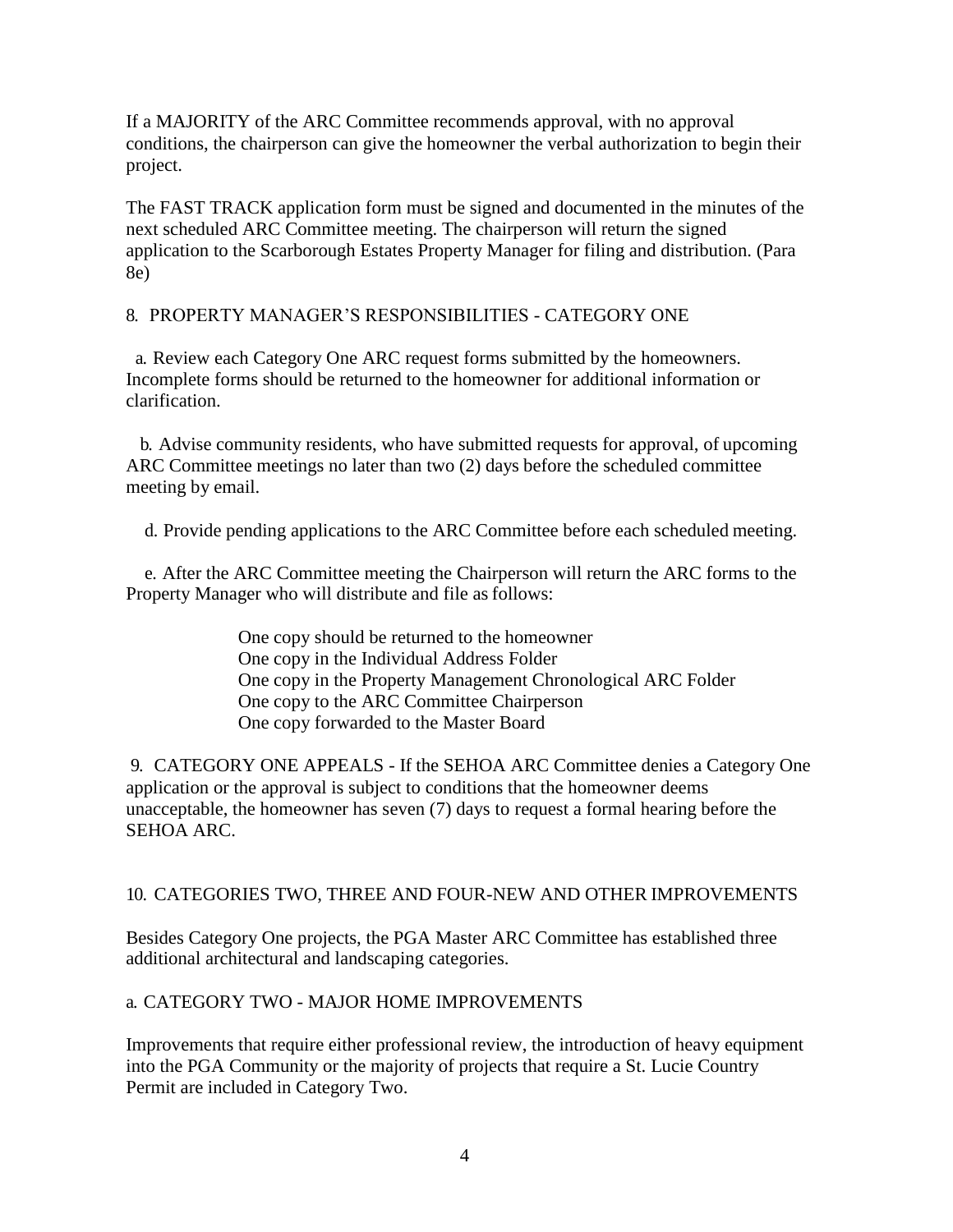#### b. CATEGORY THREE - ADDITION TO PRINCIPAL STRUCTURE

The addition of square footage to an existing structure resulting in an increase in the overall size or the building of a pool and/or spa is included in Category Three.

#### c. CATEGORY FOUR - NEW CONSTRUCTION

New construction on all or part of a parcel, lot of vacant land or land cleared of its original structures is included in Category Four.

#### 11. CATEGORY TWO, THREE AND FOUR PROCEDURES

It is highly recommended homeowners familiarize themselves with the PGA Design Review Manual before submitting a Category 2, 3 or 4 applications.

Note: The Master ARC requires homeowners to first coordinate all Category 2, 3 and 4 applications with their local ARC Committee before submitting to the Master ARC. (Exhibit C of this manual required)

a. Homeowners should complete all PGA Master ARC application forms deemed necessary by the Master ARC. These forms are attached to the Master Design Review Manual. This manual is available on line a[t www.pgavillagepoa.com o](http://www.pgavillagepoa.com/)r a copy can be obtained from the PGA Property Manager's Office. (Castle Group Management)

b. The homeowner should complete Exhibit C of this manual and attach it to your Master ARC application mentioned above.

c. The homeowner must submit both, the SEHOA ARC (Exhibit C) and the Master ARC application forms (with all attachments) to the SEHOA Property Manager who will present the application to the SEHOA ARC Committee for their recommendation. Allow ten (10) days for processing. (Do not submit required Master ARC Fees with your application to the Scarborough Estates ARC)

d. After the Scarborough Estates ARC Committee documents their recommendations on the application the SEHOA Property Manager will advise the homeowner that their forms are ready for pick up. It is the homeowner's responsibility to pick up their application forms from the SEHOA Property Manager and deliver them to Castle Group Management for Master ARC consideration.

Note: Master ARC Fees will be required when presenting your applications to the PGA Property Management Company for processing.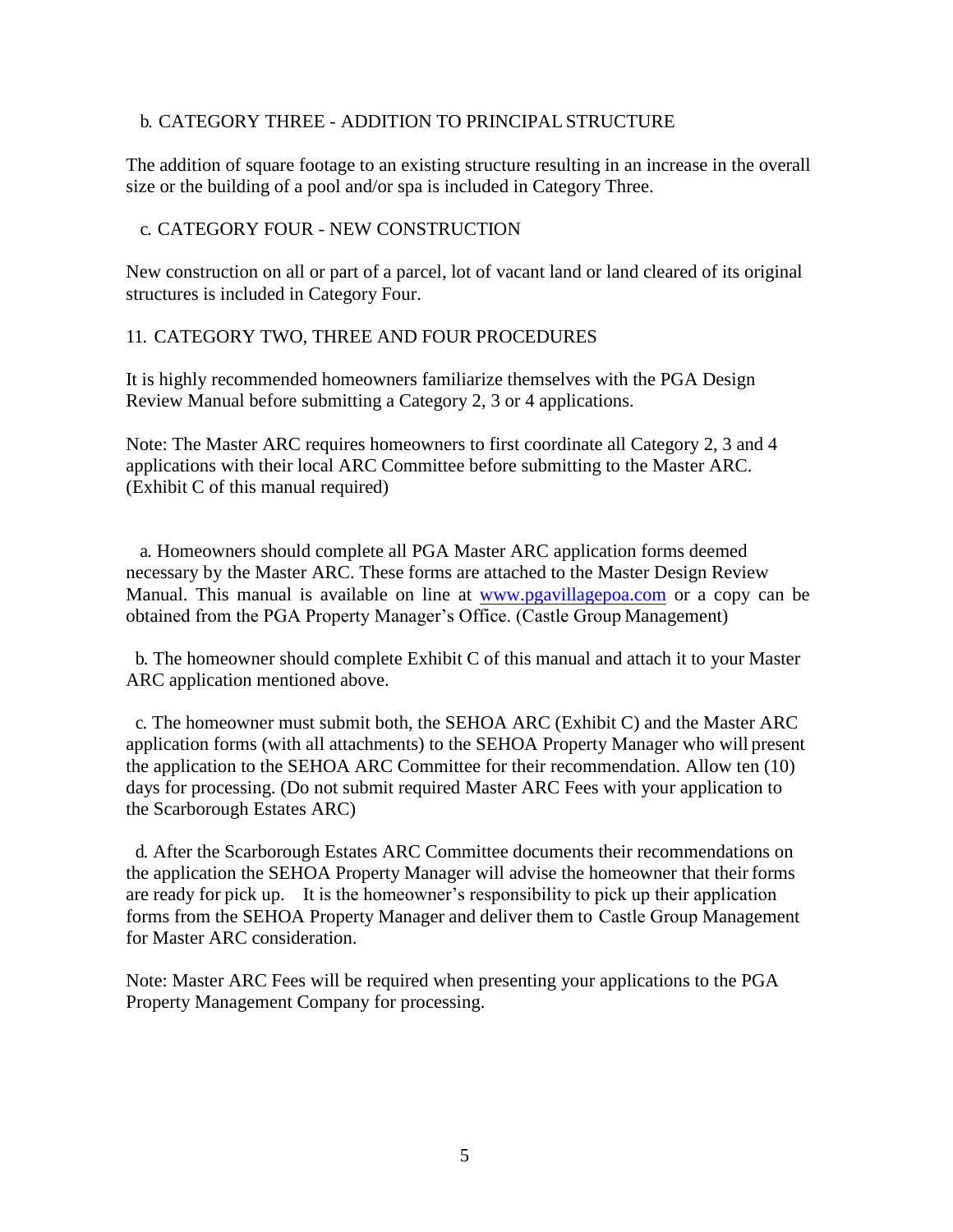e. Please address all Master ARC form and fees questions to the Castle Group Management at 772-467-1503 or [visit their website at:](http://www.pgavillagepoa.com/) www.pgavillagepoa.com.

Architectural Control Committee Board of Directors Scarborough Estates Homeowners Association Scarborough Estates Homeowners Association

APPROVED on June, 18th 2013

# EXHIBITS ATTACHED

- Exhibit A Scarborough Estates Community Colors
- Exhibit B Category One Application
- Exhibit C Categories Two, Three and Four Application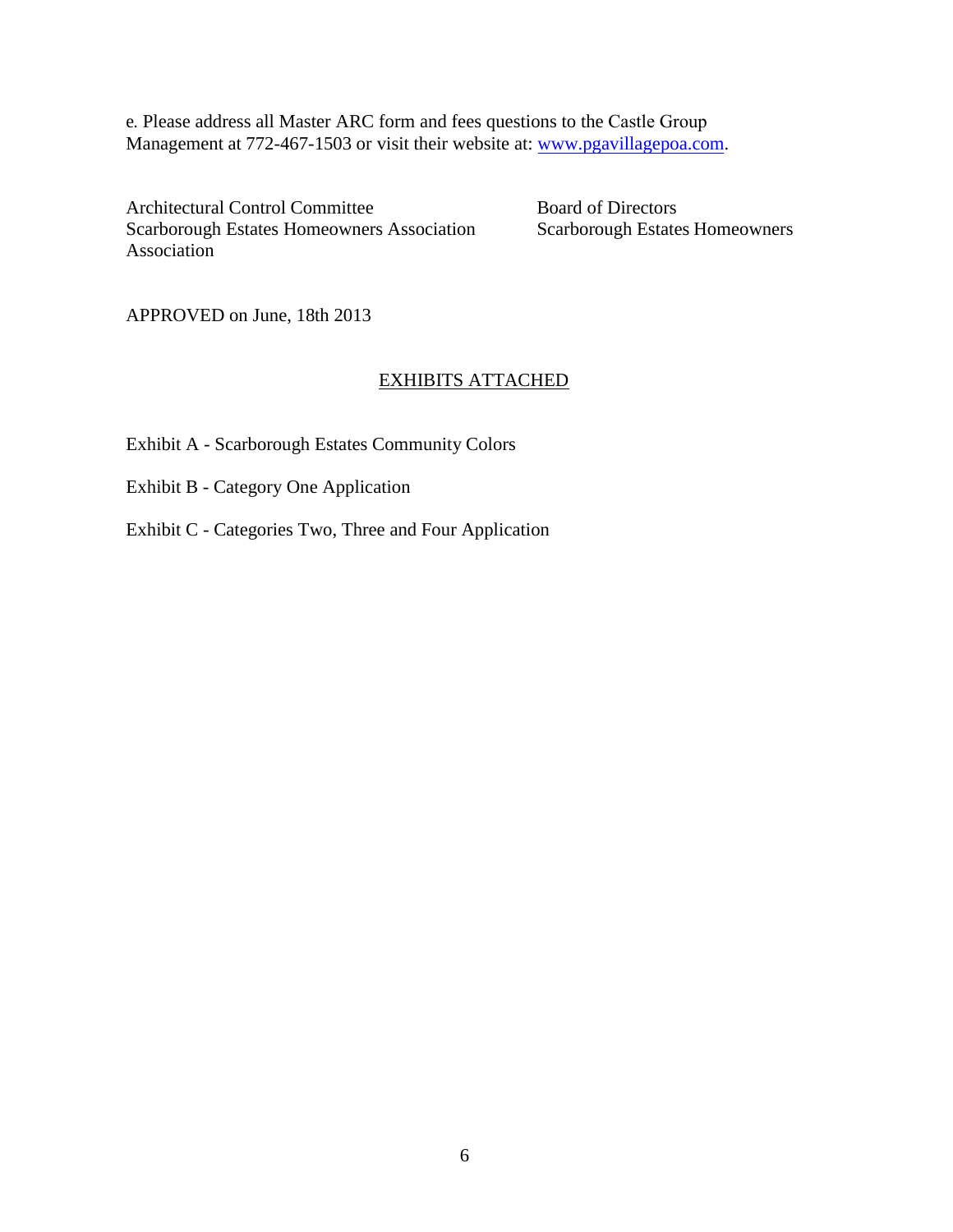## Exhibit A

### SCARBOROUGH ESTATES COMMUNITY COLORS

1. Home exterior base colors must be approved by the Scarborough Estates ARC Committee. Committee approval is not necessary for repainting with the existing color.

2. Any changes to the existing color palette will require both Scarborough Estates, and Master ARC approval, to ensure any changes conform to the existing color palette of the PGA Village Community.

3. A copy of the Scarborough Estates Color Palette can be obtained from the SEHOA's Property Management Office at Watson Property Management, 430 NW WhitneyPlace, Port St Lucie, 34986 or on line at [www.WatsonAssociationManagement.com.](http://www.watsonassociationmanagement.com./)

Color swatches are also available for viewing at the Property Management Office.

4. Exterior trim must be white or up to three shades darker or lighter than the exterior base color of the home.

5. Garage doors can be white, the exterior base color of the home or the color of the trim.

- 6. Exterior doors Please submit a color sample.
- 7. Driveways must be pavers. If colors are changed, please submit sample.

8. Mailboxes and mailbox posts will remain standard in style and will be existing green or matte/flat black.

9. Lamp posts and their light fixtures will be existing green or black.

ALWAYS submit a color sample with your application.

This page is provided for information only. It is not necessary to submit Exhibit A with your application.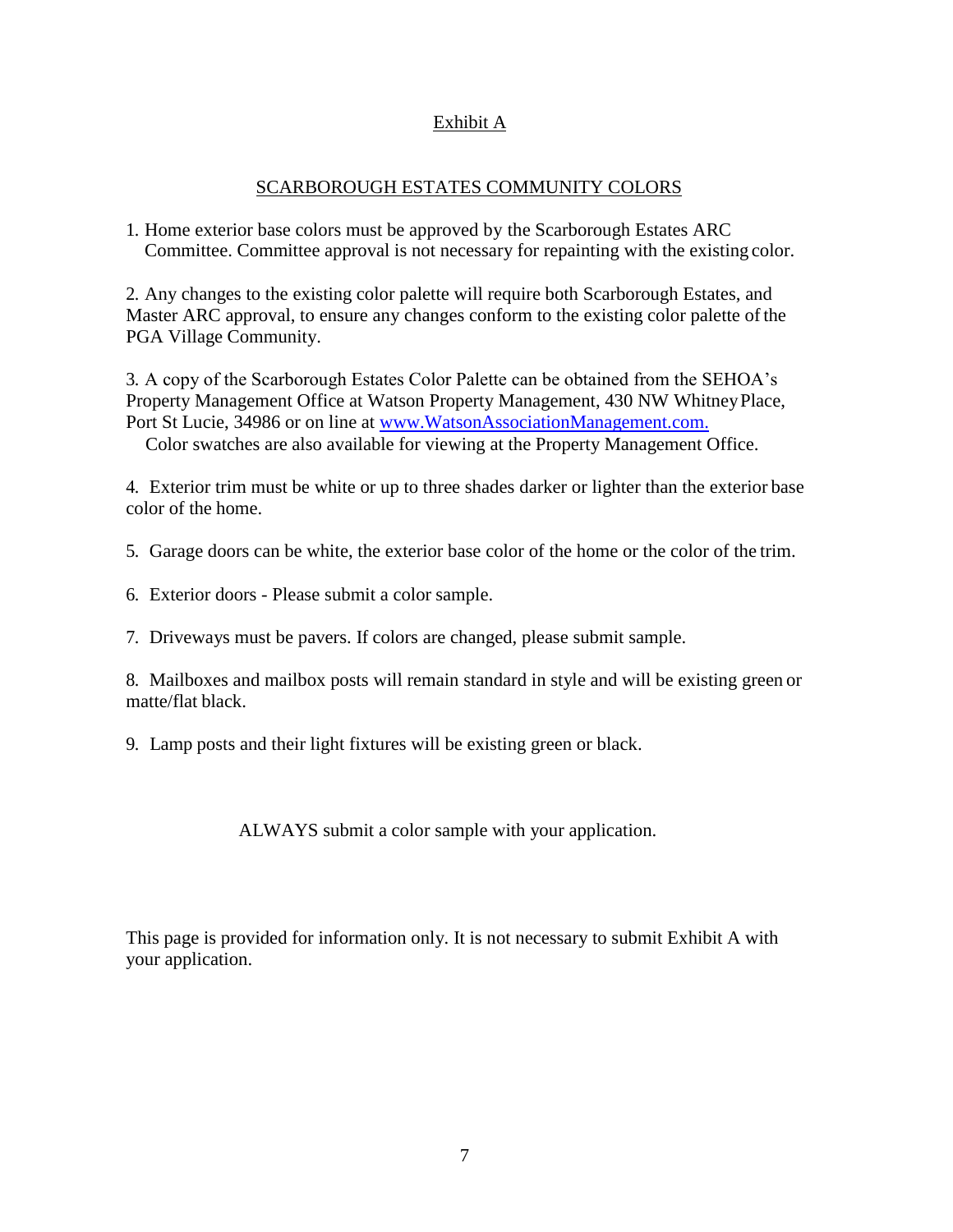# SCARBOROUGH ESTATES HOMEOWNERS ASSOCIATION (SEHOA) ARCHITECTURAL REVIEW COMMITTEE (ARC) CATEGORY ONE

Scarborough Estates Homeowners are required to obtain SEHOA ARC Committee approval before initiating any Category One Architectural or Landscaping changes or improvements. (See the reverse side of this form)

| (Print Homeowner's Name) | (Address)     |
|--------------------------|---------------|
| Phone #                  | email address |

Please provide a description of your request that includes the size, location and colors. If you are submitting a request to paint your home or changing driveway pavers, provide color samples.

| (Insurance Policy #) |
|----------------------|
|                      |
|                      |

(Homeowner's Signature) (Date)

- - - - - - - - - - - - - - - - - - - - - - - - - - - - - SEHOA PROPERT Y MANAGER 'S EN DORSEMENT TO SEHOA ARC

The above ARC request is forwarded for committee action.

| (SEHOA Property Manager)                                           | (Date) |
|--------------------------------------------------------------------|--------|
| SEHOA ARCHIT ECTURAL REVI E W C OMMITTEE 'S END<br><b>ORSEMENT</b> |        |
| <b>APPROVED</b>                                                    |        |
| <b>NOT APPROVED</b>                                                |        |
| SEHOA ARC approval is valid for 3 months.                          |        |
| (Chairperson's Signature)                                          | Date:  |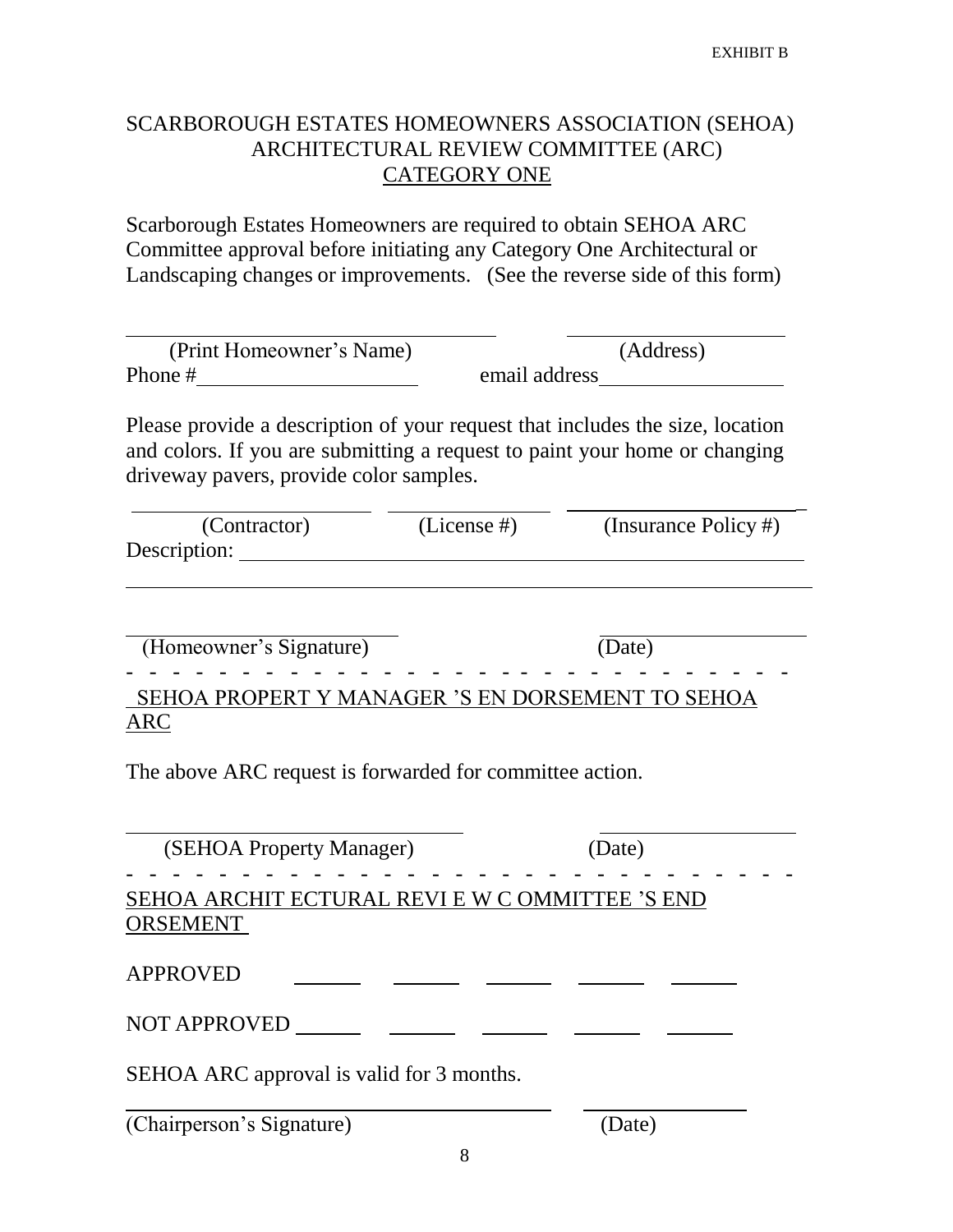## CATEGORY ONE IMPROVEMENTS

Basketball Backboards Downspouts Hurricane Shutters Minor Landscaping Minor Outdoor Lighting Painting Roof Repairs Satellite Dish Location Sculptures and/or Statuary (more than 24 inches tall) Screen enclosure replacement on existing footprint Solar Panels location Replacement of Doors / side lights Replacement of windows of like size

Note: Some Category One Improvements may require a St. Lucie County Permit. Contractors must be licensed and insured.

This page is provided for information only. It is not necessary to submit Exhibit B page 2 with your application.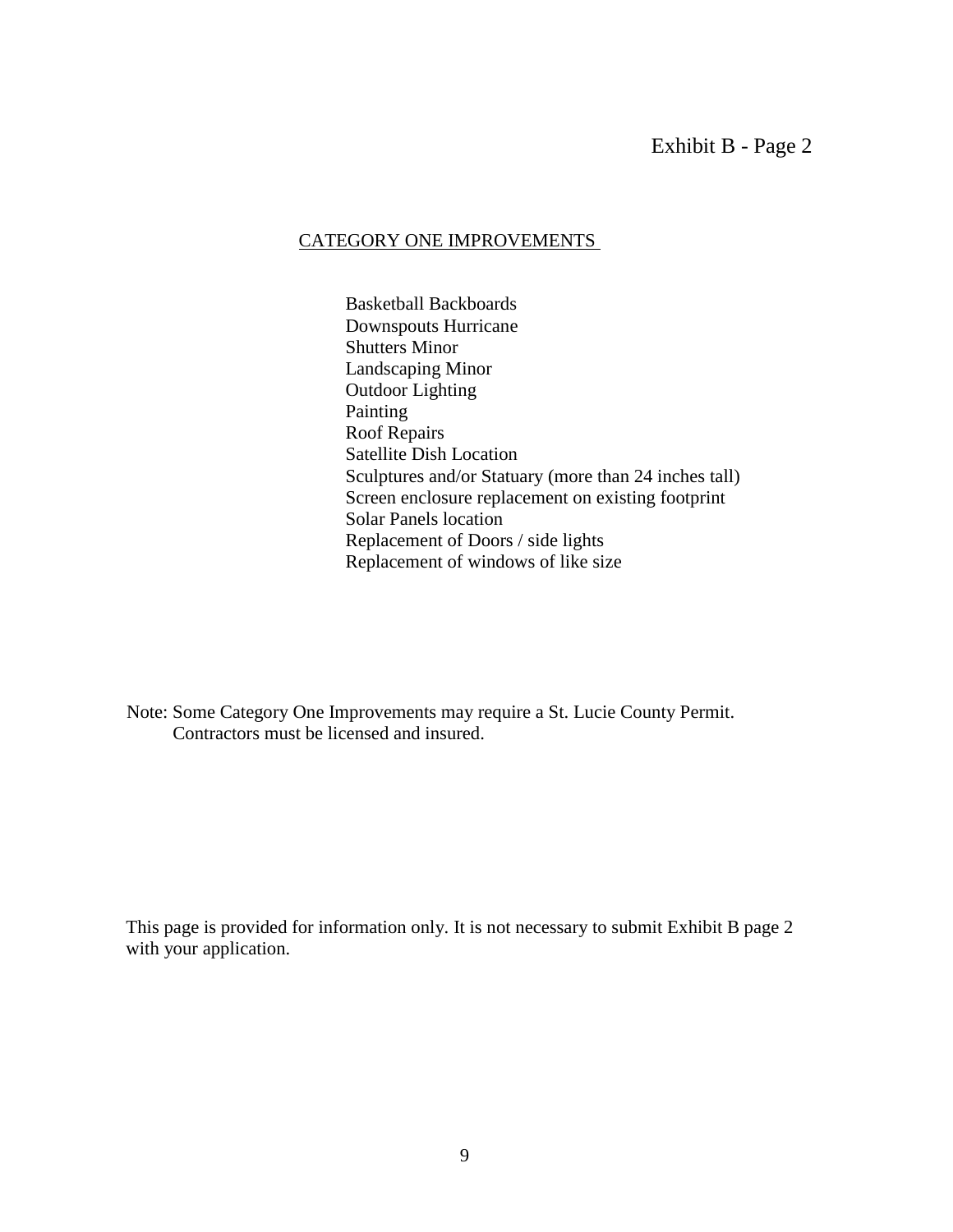# SCARBOROUGH ESTATES HOMEOWNERS ASSOCIATION (SEHOA) ARCHITECTURAL REVIEW COMMITTEE (ARC) CATEGORIES TWO, THREE AND FOUR

Scarborough Estates Homeowners are required to obtain written SEHOA ARC Committee approval before forwarding their application to the Master ARC Committee for consideration.

| (Print Homeowner's Name) | (Address) |
|--------------------------|-----------|
|--------------------------|-----------|

Phone # E-mail address

All applicable Master ARC application forms should be attached to this form with a description of your project. Your Master ARC application should also include the size, location and colors. Attach a color sample if applicable.

(DO NOT include your Master ARC fees with THIS application form)

# PLEASE INDICATE CATEGORY # WITH PROJECT DESCRIPTION

(Homeowner's Signature) (Date)

# SEHOA PROPERT Y MANAGER 'S EN DORSEMENT TO SEHOA ARC

The above ARC request is forwarded for committee action.

- - - - - - - - - - - - - - - - - - - - - - - - - - - - -

| (Property Manager)                                              | (Date) |
|-----------------------------------------------------------------|--------|
| SEHOA ARCHIT ECTURAL CONTROL COMMITTEE'S<br><b>ENDDORSEMENT</b> |        |
| RECOMMEND APPROVAL                                              |        |
| RECOMMEND DISAPPROVAL                                           |        |
| (Chairperson's Signature)                                       | Date)  |